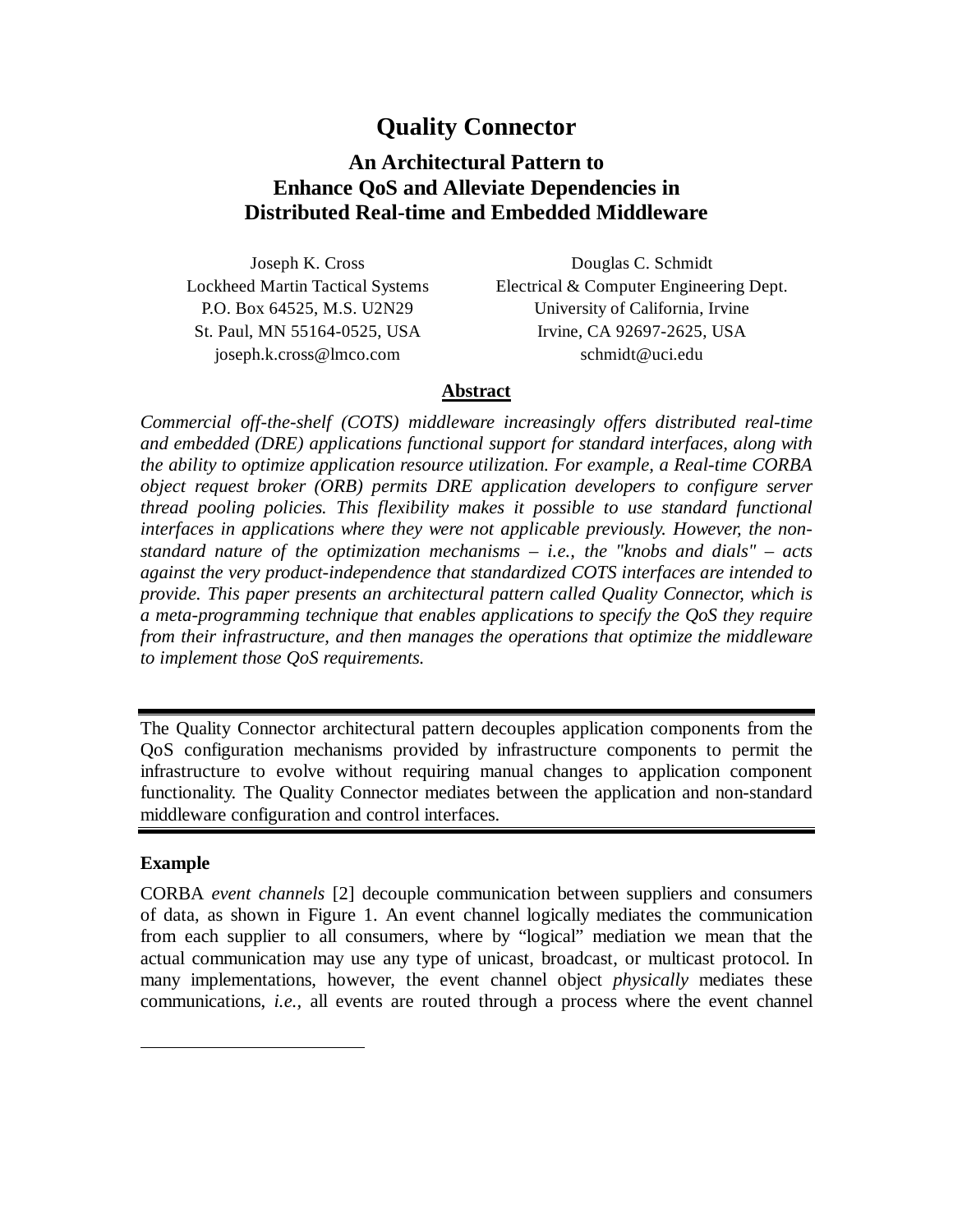object resides. In either case, the communication between suppliers and consumers is decoupled in the sense that

- It is asynchronous, *i.e.,* consumers will receive data some time after a supplier has completed its push() operation, and
- The suppliers and consumers must be aware of the event channel's identity, but need not be aware of each other' s identities.



**Figure 1. A Simple CORBA Event Channel**

There is no pre-defined limit on the number of suppliers and consumers that can be connected to a CORBA event channel at any time. Moreover, they can connect and disconnect at any time. There may be many event channels active at one time in a distributed system.<sup>3</sup>

The CORBA specification intentionally leaves many aspects of event channel behavior unspecified. For example, the following properties of event delivery are not specified:

- Latency of event delivery
- Where and how often event data are copied
- Threading and synchronization policies for event dispatching
- What communication mechanism is used to convey the event data from the supplier to the consumers; *e.g.,* which of several radio channels will be used
- How and where event data are buffered, and how large the event data buffers are
- What happens when an event data buffer overflows
- Reliability of event delivery

 $\overline{a}$ 

<sup>&</sup>lt;sup>3</sup> Our discussion focuses on the "push" model of event delivery, where a supplier invokes a push(data) operation to supply any type of data, and the event channel causes push(data) operations to be invoked on the consumers registered with that event channel. In addition to the "push" model, there is also a "pull" model of event delivery, which we do not address in this paper.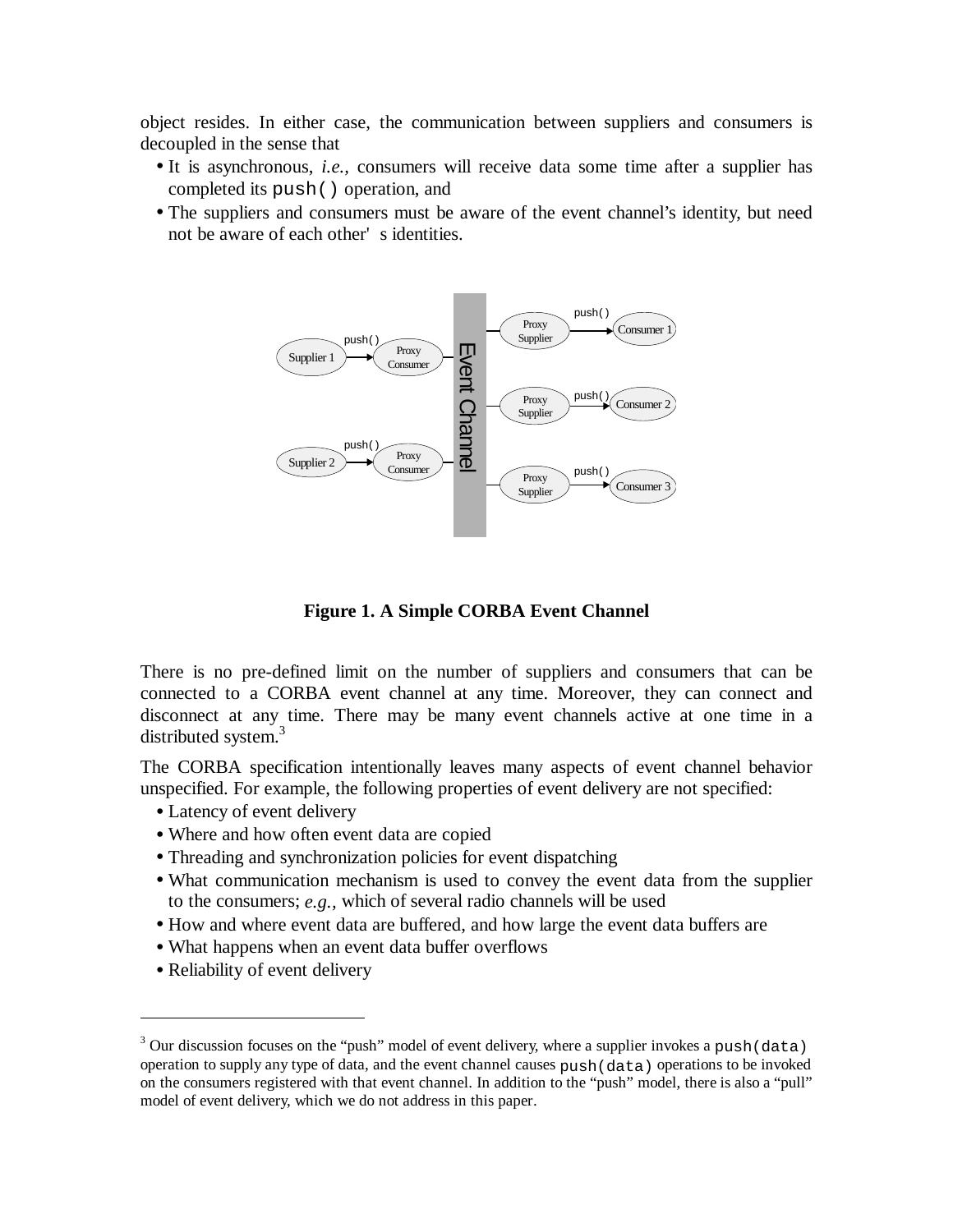- Whether events from one supplier will be delivered to each consumer in the order in which they were supplied
- If supplier Alpha supplies an event E1 to an event channel, and only after consuming E1 does Beta, who is both a supplier and consumer, supply an event E2 to the same event channel, and if consumer Omega consumes both events, must Omega receive E1 before E2?
- If a consumer connects to an event channel, and if an event is supplied to that channel one minute later, will that consumer receive that event? Does the answer depend on whether the supplier and consumer are on different continents?

Consider a distributed real-time and embedded (DRE) application that uses the CORBA Event Service and that will meet or not meet its requirements depending on the value of one or more or the event delivery properties outlined above. It should be possible to determine whether a given Event Service implementation will successfully support the application. It should also be possible to port the application easily from one implementation of the service implementation to another. Finally, it should be possible to modify the service implementation – including making changes to hardware and revising support software – and retain confidence that the application will continue to function correctly and with the appropriate quality of service.

# **Context**

The Quality Connector pattern can be applied in a DRE application that has the following characteristics:

- It uses components via standardized functional interfaces,
- The qualities of the services provided by those components are critical to the application's conformance to its requirements, and
- Long-term maintainability and portability are necessary for the success of the application.

# **Problem**

Implementations of services that are available through standardized functional interfaces expose only non-standard mechanisms for controlling the qualities of the services provided, such as throughput, latency, jitter, scalability, dependability, and security. When an application uses such a service implementation, three forces arise:

- A quality-sensitive application should be able to monitor and control the qualities of its supporting services. The required qualities should be permitted to depend on the current system mode (see Sidebar 1).
- A long-lived application should be capable of executing *without manual modifications* on multiple implementations of infrastructure services with standard functional interfaces.
- For time-critical mode transitions, infrastructure resources, by which we mean resources such as ATM virtual circuits, processors, or radios, must be reallocated quickly to provide the services required in the new mode.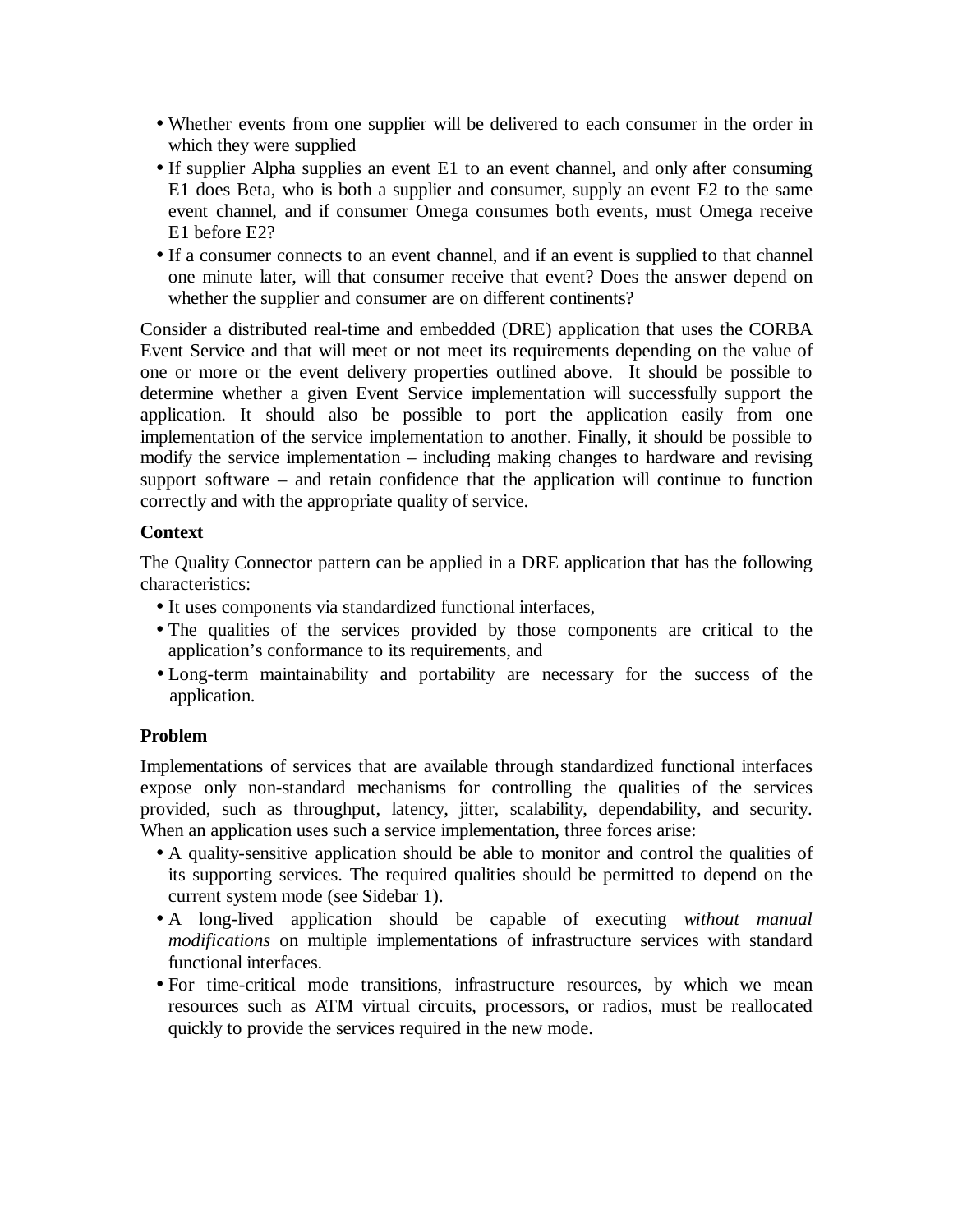#### Sidebar 1: Mission-Critical Svstem Modes and the Sidebar 1

 $243$  for the set of the control  $\mathbb{R}^n$  and  $\mathbb{R}^n$  is the following term  $\mathbb{R}^n$  . The following term  $\mathbb{R}^n$ wxPyFzJ{|&}~V T)? =J)S ) =)SSFKYJ ?S¡¢=£SC¢L¤¥¦/NV §C =¡¢u¨© ¢ ª«¬L ® =)S) ≈≈≈ ≈àiva) ∄ saatisiinda dana nasi sinda shakasili faa daaa a usidad au nasi ka susanad an ÊCðEÀÁ¿L¹ÆÃÊ ÊÆ\$ºS¯Ä² ·V¯ÈÈÆ ÉÏÐÑ ÐÏÒ?ÓCÔLÕÏÖ×JÑ Ò?ÓCÑØÏÂÙCÔLÚCÛVÕFÐVÐÜÝÞ Ú ØßàÑ <sup>á</sup>âCÔ]ÏSÒ?Ñ <sup>Ú</sup>ØÑ Ò=ÕãJÐNãJÏSäÛVÚ ØÒ=ÏÑØåÚÒ?ÓSÕÔævistiniina eiskunda ihjajaraa kandan saakan kandan kanda ei dinaskaal aaistis analik ihja aanakan saa - !" # \$ % & ' )(\*
)+, -. ' & /
)0 ) '&1&- &- 
2 !" # 3 4%576896:;=<5=>:?@4BA)CD8-5E'5?F:G'A)4#H5?F8I5JKLJMI:ONQPDR6:;S<5O>:?@4TAUC4#H5WVA6W<:4T8Q;'8Q4%576XVAY2C 3 KZ?F:4#3 AY  $3 \times 7$  5  $\pm$  7  $\pm$  7  $\pm$  7  $\pm$  7  $\pm$  7  $\pm$  7  $\pm$  7  $\pm$  7  $\pm$  7  $\pm$  7  $\pm$  7  $\pm$  7  $\pm$  7  $\pm$  7  $\pm$  7  $\pm$  7  $\pm$  7  $\pm$  7  $\pm$  7  $\pm$  7  $\pm$  7  $\pm$  7  $\pm$  7  $\pm$  7  $\pm$  7  $\pm$  7  $\pm$  7  $\pm$  7  $\pm$  7  $\pm$  7

fghci $f$  is the cip)righcial corresponding to the dvaxdis points  $\alpha$  is the dvaxdis of dvaxdis  $\alpha$  in  $\alpha$ example, a workstation may be in a training state or an operational state, and a radar may be in )FOQ%UT# )^%¡ ¢£%)^xQ%%DB)¢F¢£ ¤¥¦§=¨Q©ª©%§¬«¯®§=¨Q©%ª©%§=°)±²ª=³-°¦± ¥ ´µ¶ ª©#¥ °¦¥ ©§· ·ª¸9¹»ºµ©²¦§)§)¼=¦°U©¾½~º§Wª± µ¦³^©#¥ °¦/°U±©#®§W¨^©%ª©§)¨ °)±¯¥ ©¨0³-°¦©%ª7¥¦§'¼]³°¦± ¥ ´µ¶@ª© ¥ °¦\¥ ©%§7·¨)«

}≬{a agus ajal}adig a a shana agaala ag a Daolaga finaban ag bha ababan af da agaabhinab Í ðaákörundura skanaa í að arannak Núka akra að veið þekka að aðakali er a varala að eil leit liti þan lanna í Ø-ÙÚÛ Ü ÝÞ`ß àá#Ü ÙÚ.Ü áâãä]à7ßFâÜÚOá#ìâÜßBÙ èâß@àá Ü ÙÚà7éä^á%àáâ)äîÜ äWà.ãÙï`â¬åò¯ìâOõàéÞâ1Ù)ÛöàyãÙïâ=Ø-àÚSØìàÚÝâàíß%Þèá#é÷åæ-Ùßâç'àãWèé âêá#ìâÛFàÜéÞßFâWÙ)ÛðàWØÙãWèÙÚâÚáDØàÚàÛøÛ,â)Ø^áðá#ìâOãÙïâ)ä0Ù)ÛàWäQ÷'äQá%â7ã\å

vers and the sound of the sound of the sound of the sound of the sound of the sound of the sound of the sound o under and description of the control of the control of the control of the control of the control of the control of the control of the control of the control of the control of the control of the control of the control of t  $5.658\pm0.5$  in the state in the state  $\sim$   $1.6$  for  $\sim$   $3.6$  for  $\sim$   $3.6$  for  $\sim$   $3.6$  for  $\sim$   $1.6$  for  $\sim$   $1.6$  for  $\sim$   $1.6$  for  $\sim$   $1.6$  for  $\sim$   $1.6$  for  $\sim$   $1.6$  for  $\sim$   $1.6$  for  $\sim$   $1.6$  for  $\$ =B PERTY ASSESSED TO THE RESIDENCE OF A STATE SERVICE OF A STATE OF A STATE OF A STATE OF A STATE OF A STATE O

The mode-change problem can be addressed by permitting applications to specify their QoS as a diga a g adda roga a rhoga a rhoga a chbail canar cho bha ann ann an an an an an an adhan gha an an an an a-ch

 $\Lambda$  representative brand broject parameter and parameter  $\Lambda$ a $C$  me the second gical phase  $M$ h parameter  $J$ db jaro je r(mad br(mchi e rhm0c e rhm0c e rhm0c e)h pbcbx/ ej r(mkm gic{'p j h pbi x/ pbi x/ pbi x/ pbl tmm g c e yy radio y yy radio i pozostał jedno godina zaprawanie do do koliczał po do bodzieniem jedno godine je roz bc) ej his beste je his manore je s manore je s meli sa meli sa meli su meli su meli su  $\theta$ 

#### **Solution**

 $\overline{a}$ 

Implement a *Quality Connector* object for each infrastructure component<sup>4</sup> that provides only a non-standard QoS-control interface. The Quality Connector object configures the infrastructure component to provide, if possible, the requested QoS in the specified system modes. The interface between the application and the Quality Connector object should be independent of the choice of infrastructure component implementation and should be concerned only with

- The qualities of the service provided
- The load that will be imposed on the service and
- The modes of the system.

*In detail*: Before the application source code is compiled, a *static application connector* acts on that code (or on some higher-level representation of it, such as a model), inserting

<sup>&</sup>lt;sup>4</sup> An 'infrastructure component'' is any hardware or s oftware component of the deployable system whose function is to provide infrastructure services to the application; an ORB together with its supporting computing and communication hardware is an example.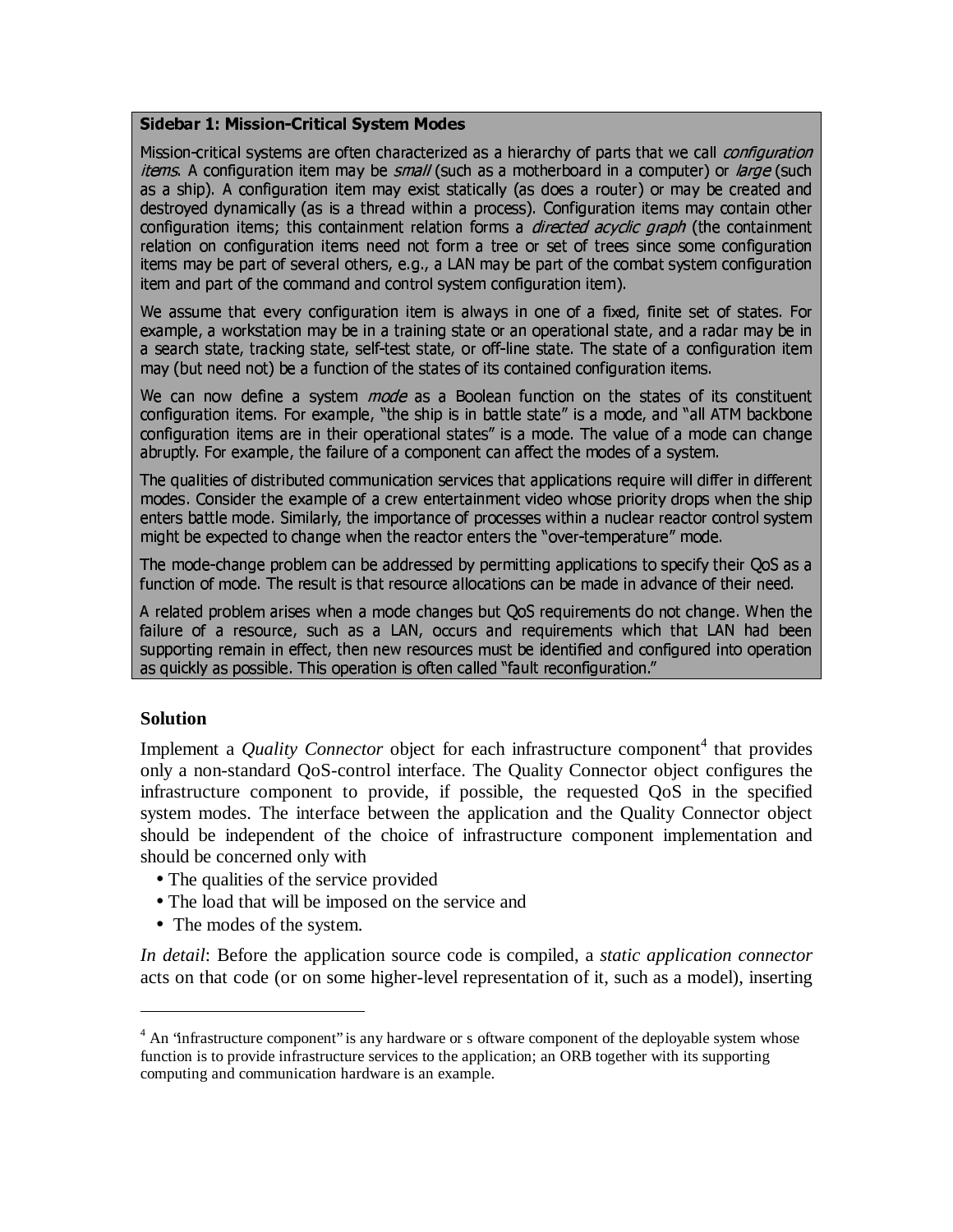hooks through which the *dynamic connector* will act at application run-time to configure the infrastructure components. In addition, a *static infrastructure connector* selects and configures the implementations of infrastructure services before the system is linked.

If a new infrastructure component implementation is employed, then a corresponding Quality Connector object will be required that provides the same interface to the application as before. The application will therefore not require manual changes to its functionality. The runtime interface between the Quality Connector object and the component implementation depends on the infrastructure component's QoS-control interface.

# **Structure**

A Quality Connector consists of three components:

- The *Static Application Connector* component acts on the application source code before it is compiled and may operate similarly to "aspect weaving" tools, such as AspectJ [12]. For example, the Static Application Connector scans the application source code to detect statements and declarations that are related to the service being provided. This detection process may be as sophisticated as that used in globally optimizing compilers or as simple as the detection of flags embedded in comments. The Static Application Connector then modifies the source code at certain of these locations, generating new source code.
	- For example, consider an application that intends to supply events to an Event Service, as described above, and whose QoS requirements are known statically. Such an application must first create an Event Service access point called a ProxyPushConsumer by invoking the standard obtain\_push\_ consumer() method. The Static Application Connector component of the Quality Connector locates these method invocations in the application source code, and inserts new code after each that will request the appropriate QoS.

| Class<br><b>Static Application Connector</b>                                                                                                 | <i>Collaborator</i><br>Application<br>Dynamic Connector |
|----------------------------------------------------------------------------------------------------------------------------------------------|---------------------------------------------------------|
| <i><b>Responsibility</b></i>                                                                                                                 |                                                         |
| Accepts QoS specifications for<br>infrastructure services<br>Modifies the application source<br>code as required by the Dynamic<br>Connector |                                                         |

• The *Static Infrastructure Connector* component acts on the underlying middleware components before they are linked into the deployed system. This action may be as simple as selecting one of several implementations of an interface or it may be as complex as re-compiling and re-linking the middleware component using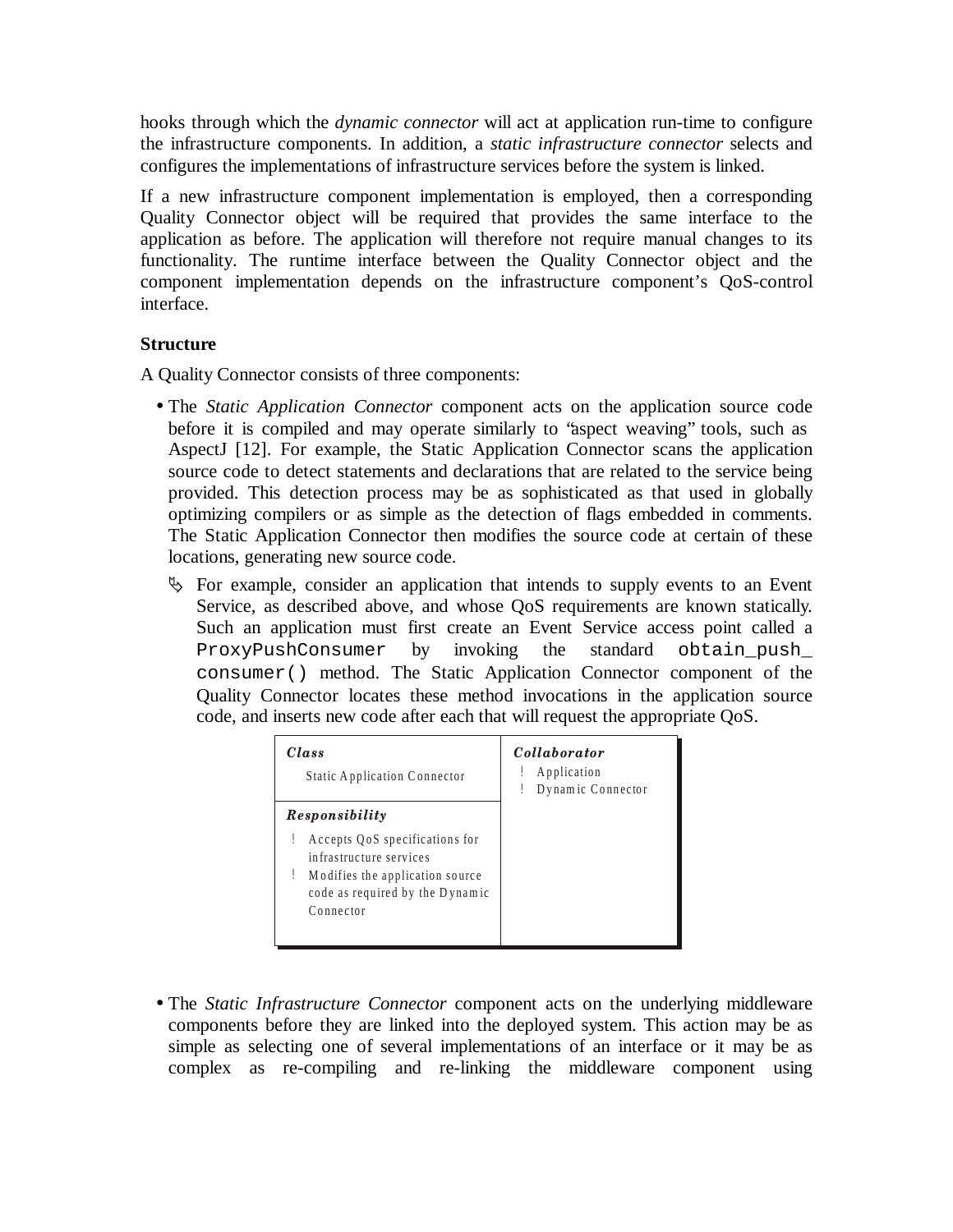appropriately chosen values for configuration parameters, such as include file search paths, macro symbol definitions, and compiler options.

 For example, the TAO ORB [19], which we use for its Real-time Event Service [31], is highly configurable by both runtime and compile-time mechanisms [2]. Specifically, we exploit the efficiencies available when the target system is known to be homogeneous by enabling a macro in an include file that streamlines the marshaling and demarshaling activities.

| Class                                                                                                                                                               | Collaborator                               |
|---------------------------------------------------------------------------------------------------------------------------------------------------------------------|--------------------------------------------|
| Static Infrastructure Connector                                                                                                                                     | Middleware Components<br>Dynamic Connector |
| <i><b>Responsibility</b></i>                                                                                                                                        |                                            |
| Accepts QoS specifications for<br>infrastructure services<br>Selects or modifies the<br>middleware components that will<br>be available to the Dynamic<br>Connector |                                            |

- The *Dynamic Connector* component is linked in with the application and acts during its operation. This component allocates infrastructure resources to data flows. When the quality connector object receives a request for a specific QoS, it uses the Configuration object (see below) or similar mechanism to discover the infrastructure components that might be used to provide the requested service in the specified mode. It then negotiates with the infrastructure resources in an attempt to obtain support for the requested service. If these negotiations are successful, the quality connector object records the successful strategy, and directs the resources involved to record their commitment to this QoS in this mode.
	- For example, since an Event Service is permitted by the CORBA specification to use any mechanism to propagate events from suppliers to consumers, the Dynamic Connector component can (and should) examine the available communication resources to determine the best means to propagate events.

| Class<br>Dynamic Connector                                                                                                                                                                                                   | <i>Collaborator</i><br>Application<br>Infrastructure resources |
|------------------------------------------------------------------------------------------------------------------------------------------------------------------------------------------------------------------------------|----------------------------------------------------------------|
| <i><b>Responsibility</b></i><br>Negotiates with infrastructure<br>resources (or their proxies)<br>Allocates infrastructure resources<br>to data flows<br>Configures middleware<br>components during application<br>execution | (or their proxies)<br>Middleware components                    |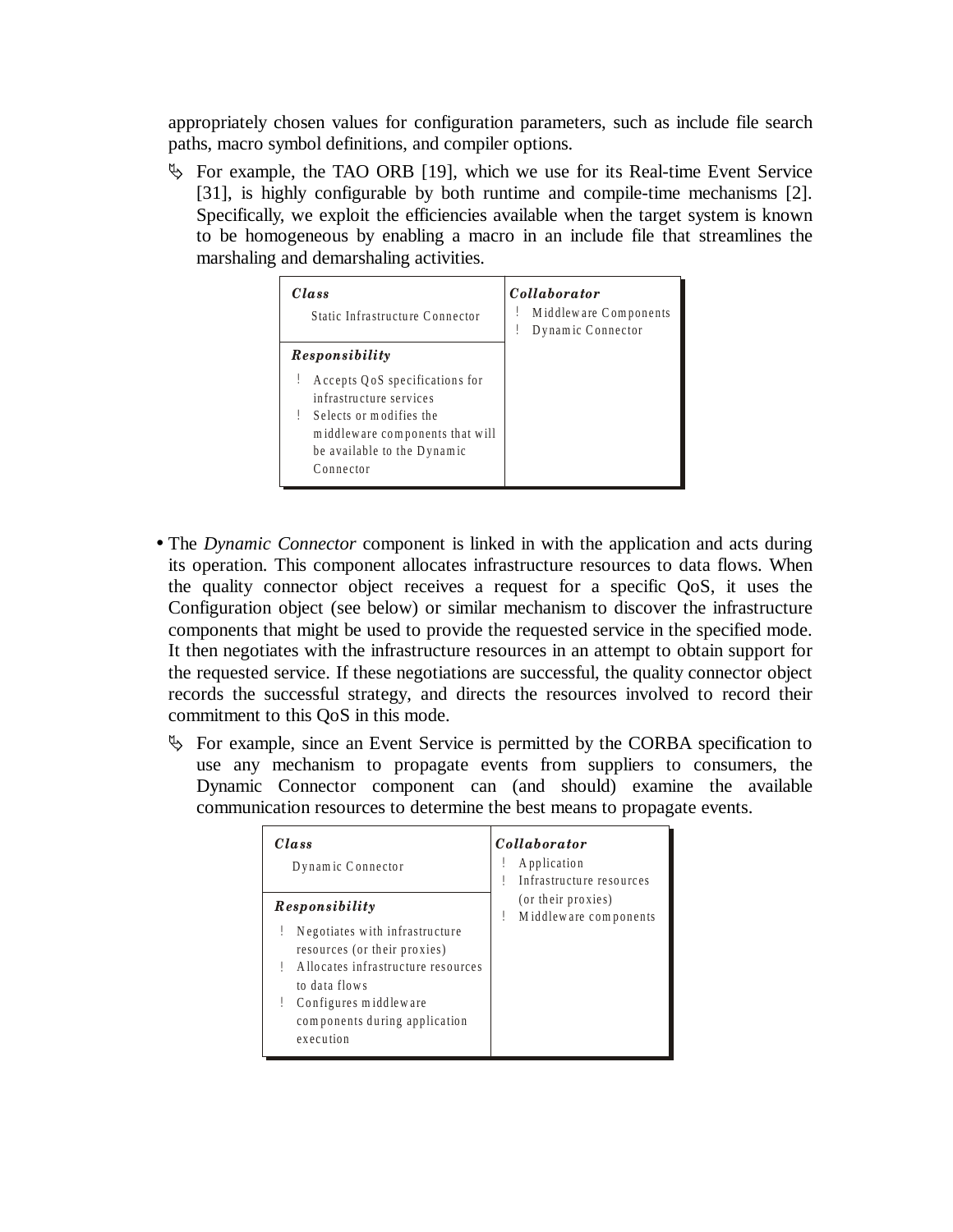

The class diagram for the Quality Connector pattern is shown in the following figure:

In addition to the participants of the Quality Connector pattern described above, there are several optional participants, including:

- Configuration tools that assist system builders in selecting compatible sets of infrastructure components that implement required services,
- Simulation tools to determine whether locally specified qualities of service will combine to meet system-level requirements, and
- A Configuration object that provides visibility at run-time of the set of configuration items that currently comprise the executing system.

These optional participants are not addressed further in this paper.

#### **Dynamics**

The dynamic sof the Quality Connector pattern is illustrated in Figure 2. These interactions can be divided into the three phases as described below:

- 1. *Pre-runtime*. When the identities of the services to which QoS requests will be made are known, the application source code can be modified automatically to insert the code that makes the runtime requests. Infrastructure components are selected and constructed using whatever information is known about the QoS requirements and load imposed on the service.
- 2. *Runtime preparation*. The runtime dynamics of the Quality Connector are illustrated in Figure 2. At runtime, the application requests a QoS in a specified mode, including the specification of a load. The code included by the Quality Connector determines whether that request could be satisfied using the presently available infrastructure, considering any extant QoS agreements. If the request would be feasible, the QoS request is granted, and the strategy by which the service would be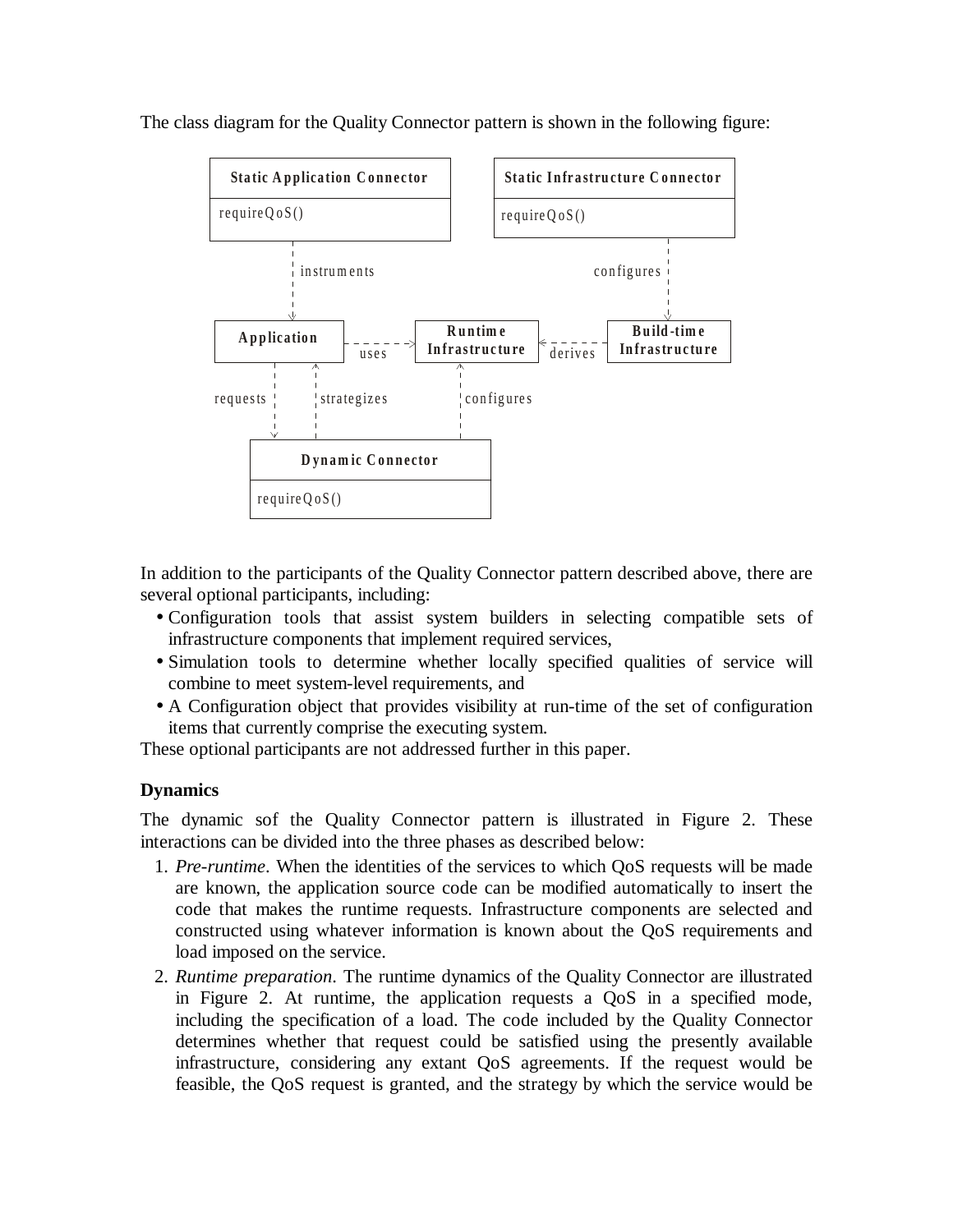provided is recorded. Moreover, listeners are attached to the configuration items whose mode changes might signal transition to or from the relevant mode.

3. *Runtime employment*. After a QoS agreement has been established and the system enters the mode in which that agreement applies, the code included by the Quality Connector receives notification of the mode change and reallocates infrastructure resources immediately according to its pre-computed strategy.



**Figure 2. Dynamics of the Quality Connector**

#### **Implementation**

After a configurable infrastructure service has been selected, a quality connector for that service can be implemented as follows:

- 1. **Define a small language** in which acceptable values (or sets of acceptable values) of the service's qualities can be specified, depending on the system mode. This language is the form in which data flows over the "Specifies QoS" arrow in the figure below. Consider defining this language using XML so that it can be understood readily by humans and parsed easily by COTS tools. This activity can take place even in advance of the system design; ideally the language will be defined by an open standard, as are, for example, UML and XML.
- 2. **Provide configuration-time tools** to check for feasibility and consistency of the requested quality values, and to set the properties of the Runtime Components to provide the required qualities, as illustrated below.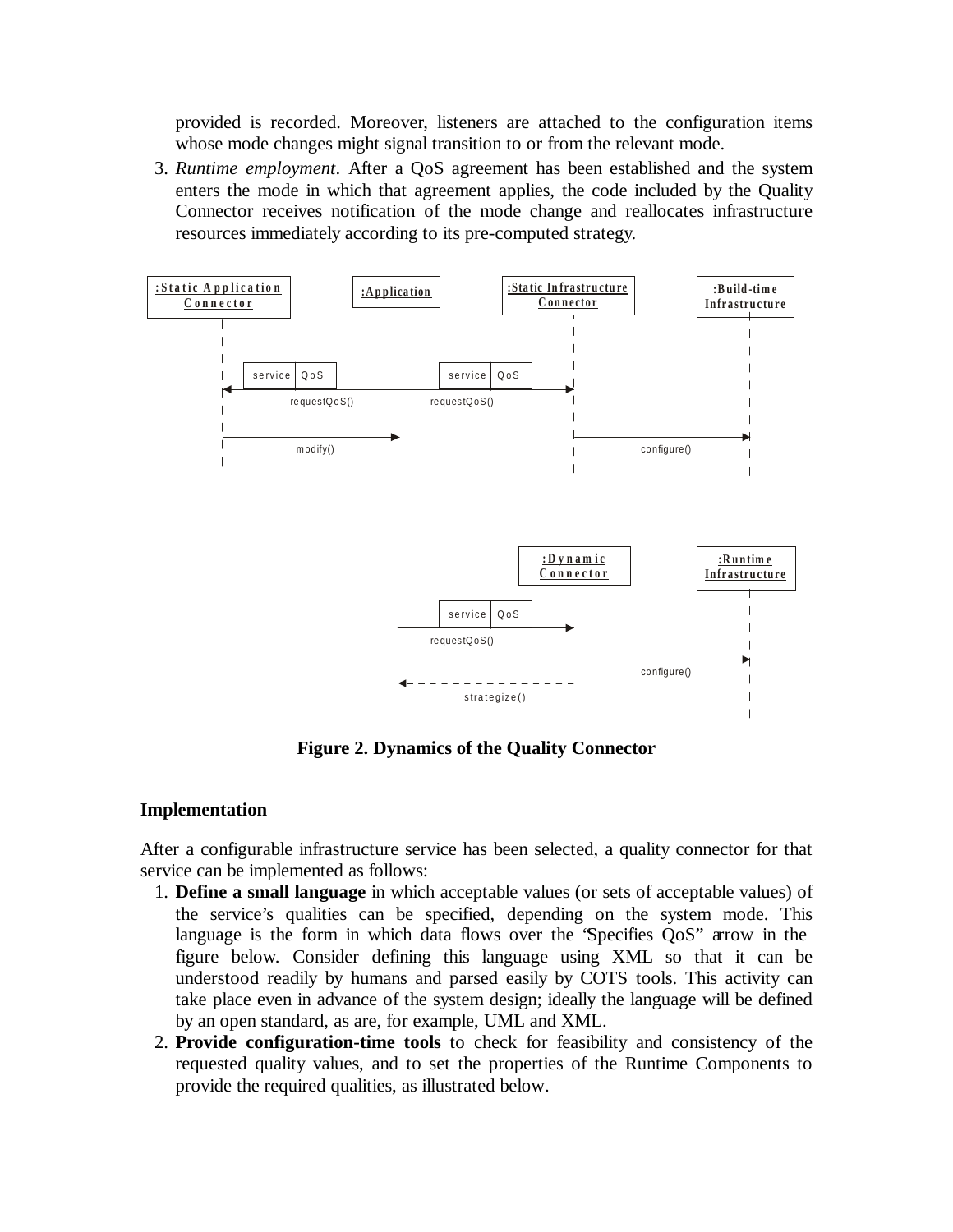3. **Implement the Dynamic Connector**. This is the Dynamic Connector component of the Quality Connector, described above; it carries out the runtime allocation of resources. This function is performed in the Middleware Service box below.

The following figure outlines how these activities interact when implementing the Quality Connector pattern:



We describe each of these implementation activities below.

# **Step 1: Specify the Quality Connector QoS Language**

Define a Quality Connector QoS language that is capable of specifying

- Values for all qualities of the service that are of interest in the system
- Values for all relevant parameters of the load that the clients will impose on the service
- Relative priorities of clients, for use when not all requests can be supported and
- System modes in which quality requests apply.

 $\overline{a}$ 

 $\phi$ A QoS language that applies to a CORBA Event Service is illustrated in Figure 3. We have not used worst-case bounds for qualities such as latency, on the ground that if "worst case" is interpreted literally, then resource utilization may be too low to be effective for production DRE applications. Rather, we assume that latencies will be constrained by a conjunction of one or more conditions of the form "sproportion of latencies shall be less than or equal to <time-interval>." For example, a QoS specification for latency might be "99% of latencies less than or equal to 1.0 seconds and 99.99% of latencies less than or equal to 4.0 seconds." 6

<sup>&</sup>lt;sup>6</sup> It should be noted that the preceding is a special case of a much more general and powerful technique, which we call *density intervals*. A density interval specifies a distribution of values by the assertion that its cumulative density function lies entirely between an upper bounding function and a lower bounding function. In the preceding example, only an upper bounding function is specified, and it is a step function. Since the generality of density intervals is not essential to the present discussion, this subject will not be treated in detail here.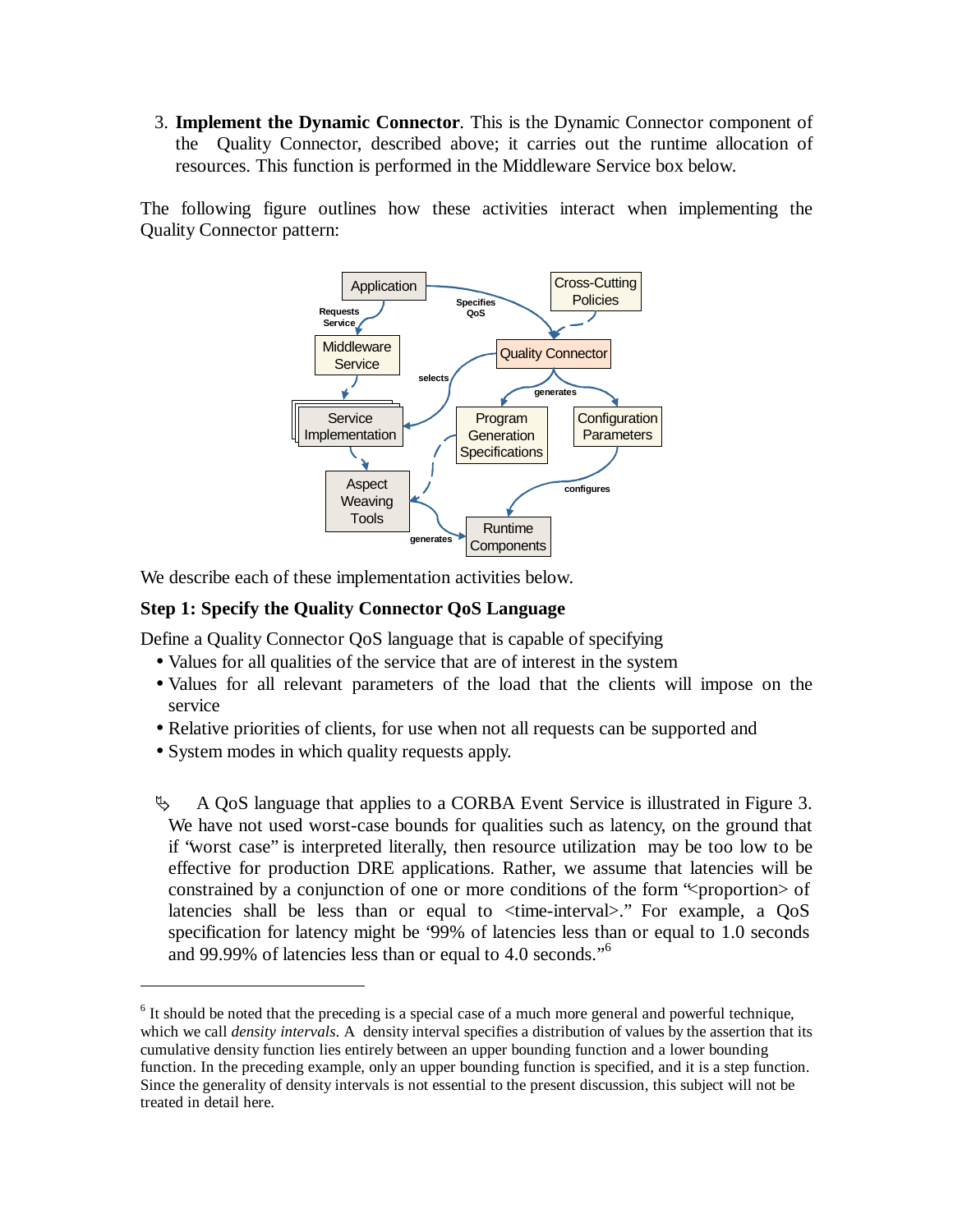

# **Figure 3. A QoS Request in XML**

The load that will be imposed by the event service is specified in terms of a distribution of event sizes, in bytes, and a distribution of the times between eventpush invocations.

Relative priorities of clients are specified by the following two integral values:

- The *urgency* of a request determines which of several eligible requests will get access to a shared resource. For example, if either of two packets of data could be sent over a communication link, the packet with the higher urgency will be sent.
- The *importance* of a request determines which of two requests not both of which can be supported will be accepted. For example, if both of two requests for event data propagation cannot be supported on the present infrastructure, then the request with the higher importance will be accepted and the other will be rejected. Moreover, if a new request for service is received, and that request can be accommodated only if some currently operating, lower importance service is shut down, then that will be done; in this case, we say that the lower importance request is abrogated.

The proposal in Figure 3 applies only when either of a pair of tactical military or emergency response team radios is on-line. In that case, the time between a supplier' s push() call and all consumers' corresponding push() calls for every event are to be less than 1.0 second 99% of the time and less than 4 seconds 99.99% of the time. The sizes of the event data are always at most 256 bytes and 50% of the time are less than or equal to 32 bytes. The supplier'  $\mathfrak{sp}(\cdot)$  calls occur periodically, once per second. Note that the priority of the request consists of the two integral values defined above.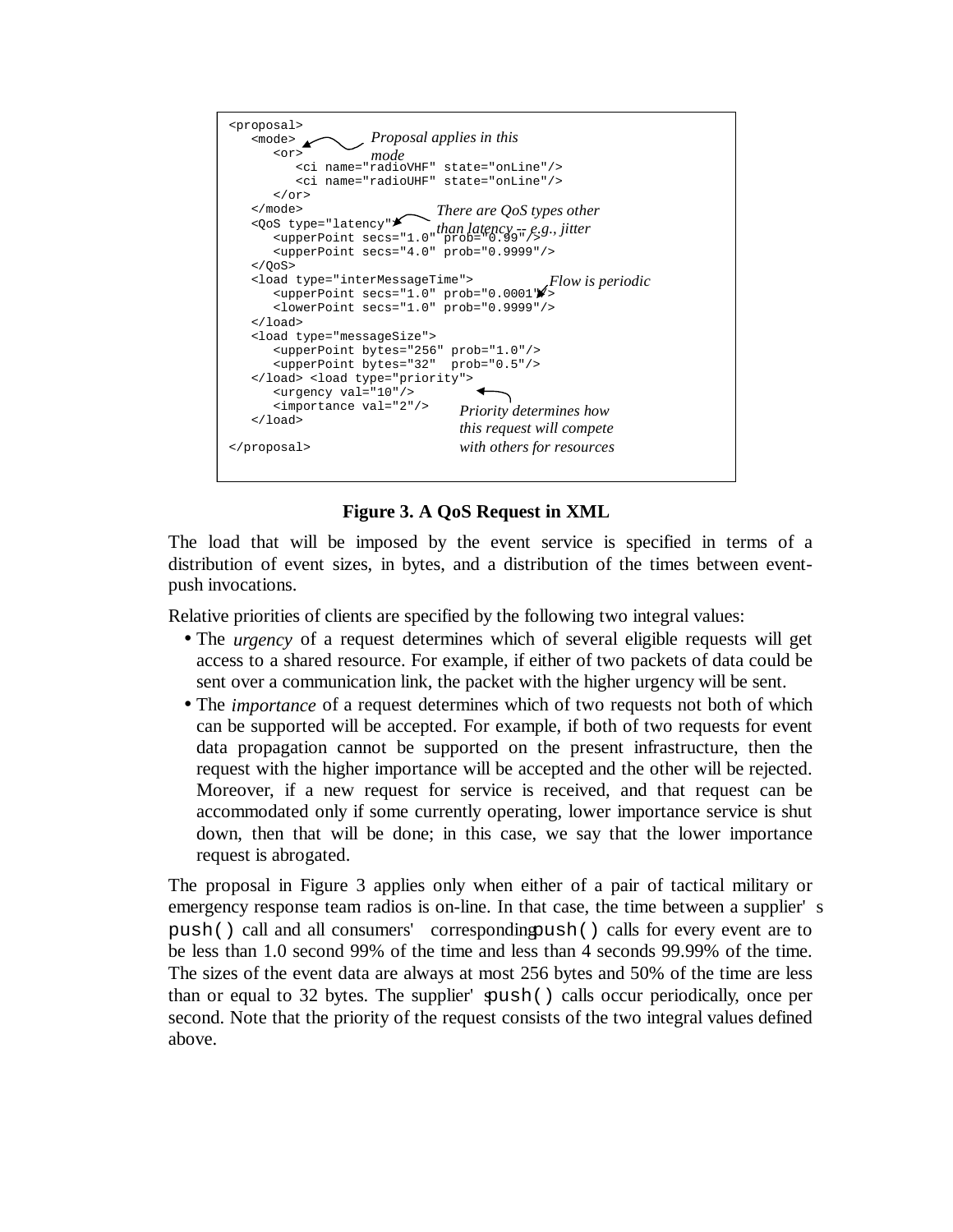#### **Step 2: Provide Configuration-time Tools**

Procure or build tools to help the programmers conduct the configuration-time and runtime Quality Connector activities. The decisions concerning which tools to use, if any, are subject to cost/benefit tradeoffs, such as the cost to build or buy the tool plus the tool maintenance cost vs. the anticipated productivity improvement and risk reduction from its use. Consider using design tools, such as design-tool interfaces, QoS language checkers, simulators, and source code generators, such as AspectJ [12] or scripts.

For our Event Channel service, our QoS language is in XML, so schemas are a natural mechanism for language checking. Our application is written in C++, so we explicitly mark locations in the source code where modifications are to be applied, and we use a Perl script to insert the QoS requests automatically.

#### **Step 3: Implement the Dynamic Connector**

The Dynamic Connector component implements the runtime functionality of the Quality Connector. This component is therefore responsible for

- Receiving QoS requests from the application,
- Negotiating with the available infrastructure resources for support,
- Replying to the application's request for QoS with either acquiescence or an explicit denial, and, if acquiesced, then
- Distributing strategies to the components that will employ them when the applicable mode is entered.
- IS. In our CORBA Event Service, QoS requests are made by the application through the ProxyPushSupplier and ProxyPushConsumer objects. These forward the request to the event channel object, which negotiates with the infrastructure resources.

The event channel object first requests service from the infrastructure components with a parameter called pullRank set to false, which has the effect of attempting to provide the requested service without disrupting any existing QoS agreements. If this negotiation fails, then the event channel object tries the negotiation again but with pullRank set to true; which has the effect that if this second round of negotiation succeeds, then at the time when the presently negotiated QoS is required, then agreements of less importance than the present request may be abrogated.

If the negotiation process succeeds, then a collection of resources will be allocated for the event flow in the specified mode. The event channel object distributes strategy objects, represented as XML strings, to the affected service objects. For example, the strategy given to a ProxyPushConsumer might direct the immediate creation of a socket with specified parameters to which supplied events should be written.

#### **Example Resolved**

We can apply the Quality Connector pattern to enhance the CORBA Event Service so applications can control qualities of the event service without being unduly affected by its implementation. To accomplish this, we permit the application to submit a QoS request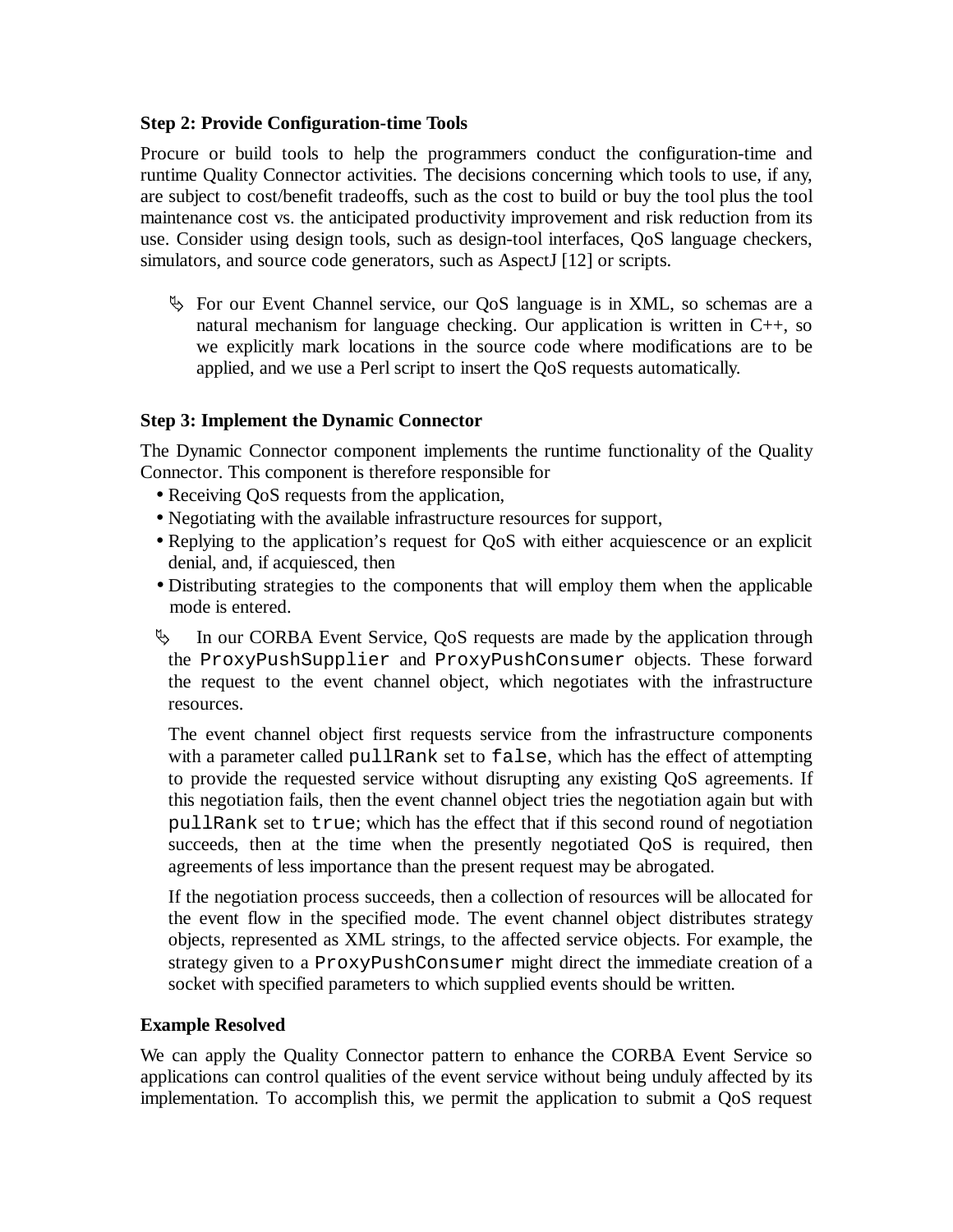of the form shown in Figure 3 with each consumer and supplier proxy. These requests support the requirement that QoS be permitted to depend on system mode.

To avoid manual modifications to the application source code, we can apply automatic tools possessing aspect-oriented programming (AOP) [4] capabilities to insert the required calls to request QoSs, following the creation of each Event Service proxy. The rejection of a QoS request raises an exception. As a result, no manual modification of application code is required when a different event service implementation is used.

The runtime result of a QoS request is that the request is forwarded from the Event Service proxy to the Event Channel object, where the negotiation for infrastructure support takes place with the infrastructure resources or their proxies. If the mode specified in the request is not the current mode, then the strategy for the specified mode is retained in the proxy object, for use when the specified mode is entered. As a result, the infrastructure resources are reallocated quickly when the mode is entered, as required for time-critical mode transitions. These interactions are shown in the following figure:



In summary, the following figure illustrates the tool interactions (e.g., the instrumentation and weaving of aspects).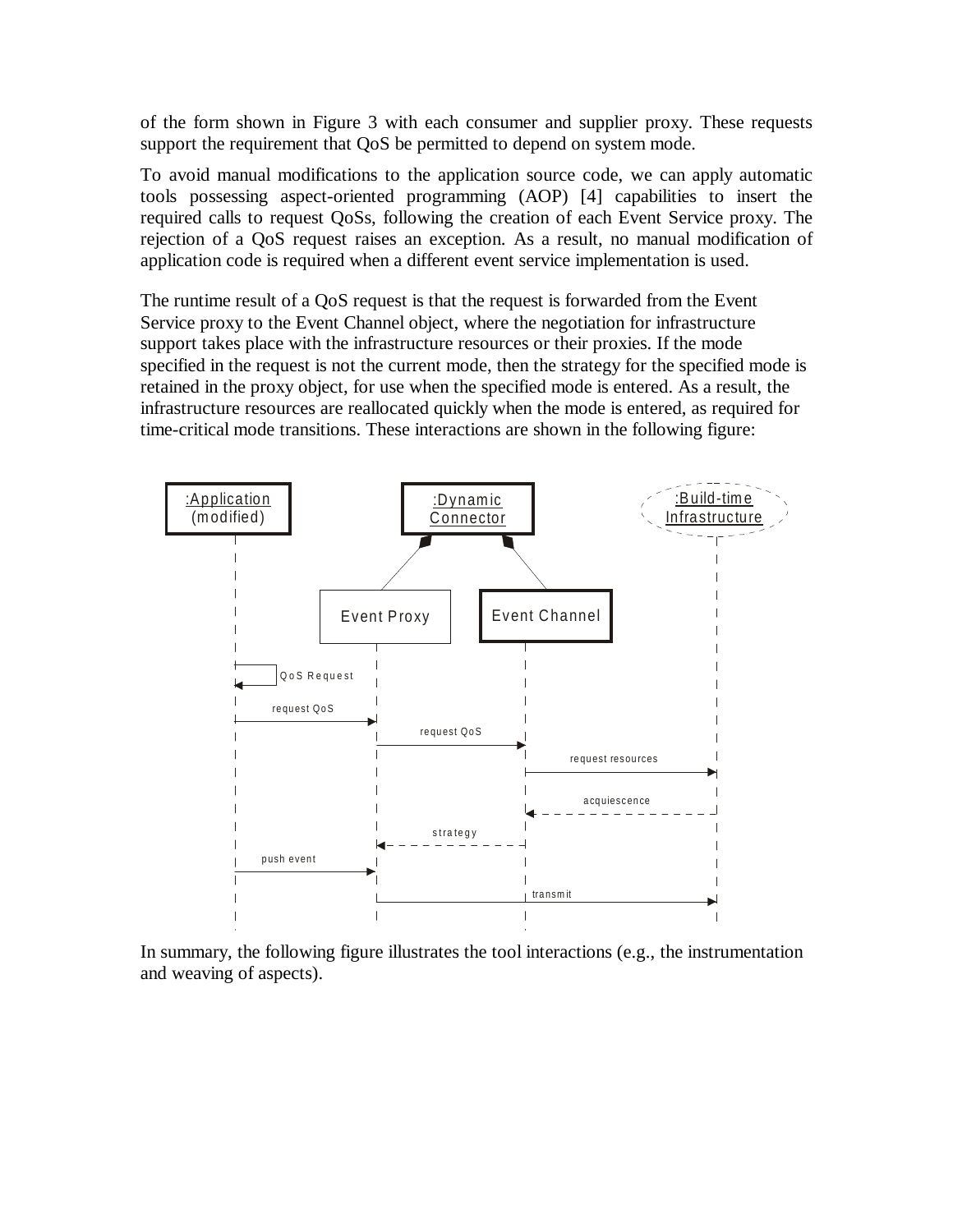

#### **Known Uses**

 $\overline{a}$ 

**Meta-INterface for Real-time Embedded Systems** (MINERS)**.** There is an ongoing independent research and development project at Lockheed Martin Tactical Systems in Eagan, Minnesota, USA, called MINERS. MINERS is investigating the use of metaprogramming techniques to provide DRE applications with an open interface through which they can configure and control the underlying middleware as they require.

**QuO**. The BBN Quality Objects (QuO) framework [6] uses QoS definition languages [7] that are based on the separation of concerns promoted by AOP [4]. In particular, QuO includes the notion of a *connection* between a client and an object, which encapsulates QoS requirements and intended usage patterns; this is analogous to MINERS QoS requests. QuO provides *system condition* objects, which are similar to MINERS modes. QuO provides a Quality Description Language (QDL) that includes three aspect languages:

- 1. A *contract description language* (CDL) that describes contracts as outlined above,
- 2. A *structure description language* (SDL) that describes the internal structure of object implementations and the amount of resources they require, and
- 3. A *resource description language* (RDL) that describes the available resources and their status.

These languages perform functions similar to the MINERS QoS language described above.

QuO has in the past emphasized *reactive* resource allocation [32], which monitors the QoS being provided and acting to correct contract violations or anticipated violations. There is nothing inherent in the structure of QuO, however, that prohibits implementing the proactive resource allocation style described in this paper.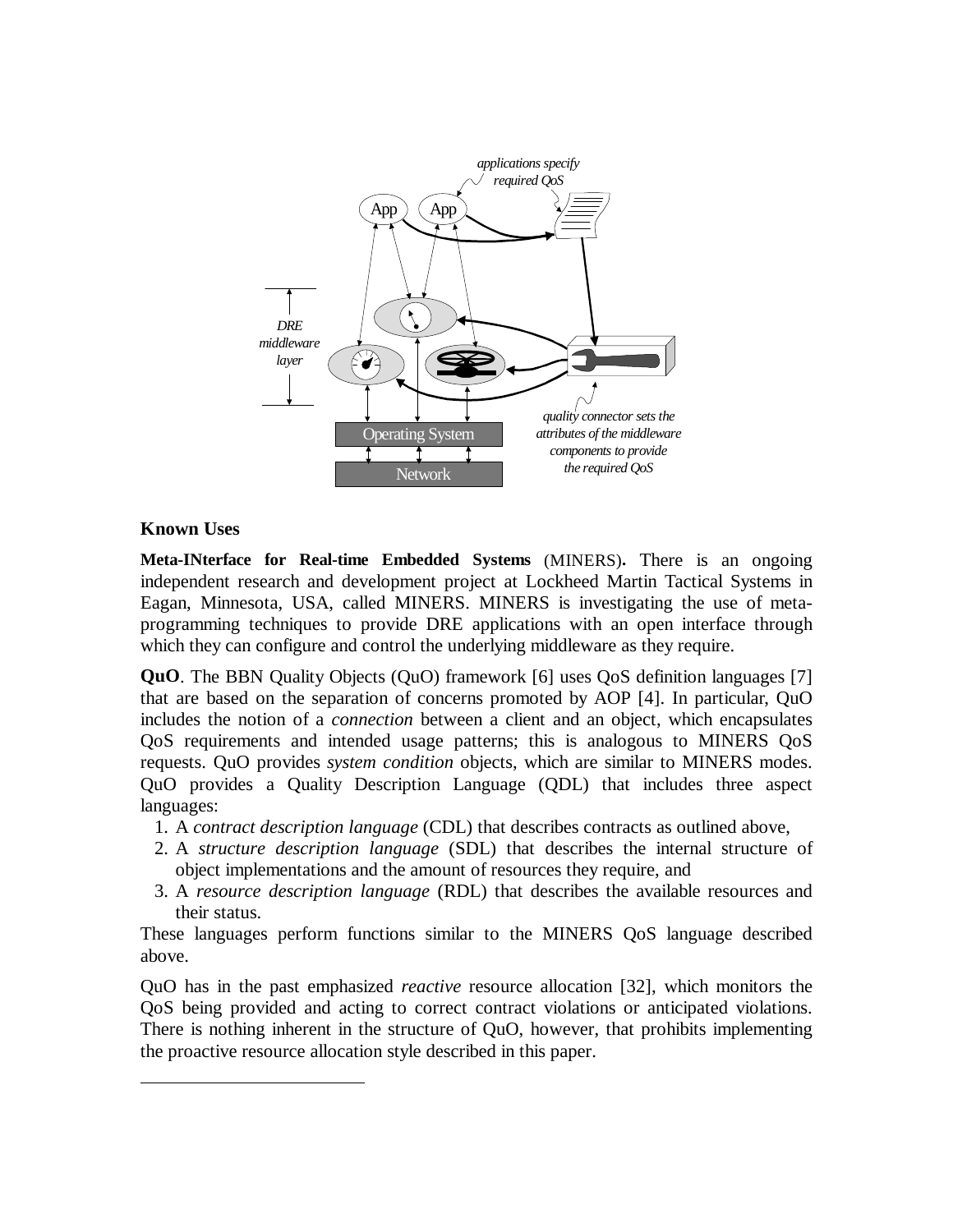**Human uses.** Applications behave analogously to an executive who gives a package to his staff with direction that it must be delivered by a specified time. The Quality Connector acts, analogously to the staff, by selecting mechanisms for transport and setting the controllable parameters of those mechanisms.

# **Consequences**

The Quality Connector pattern has the following benefits:

- *Infrastructure independence*. The Quality Connector pattern decouples an application from dependencies on the infrastructure it executes upon, even when that infrastructure requires explicit configuration to provide the QoS that the application requires.
- *Fast response to mode changes*. The Quality Connector negotiates requests for service in modes other than the current mode, and in so doing performs the possibly long and difficult determination of the necessary resource allocations. When the new mode in fact arises, the resources can then be reallocated quickly.

The Quality Connector pattern also has the following liabilities:

- *Reimplementation*. When a new infrastructure is deployed, a new Quality Connector object may be required.
- *Potential for low utilization*. Resource utilization may be low if the Quality Connector implementations are unduly conservative in rejecting QoS requests.
- *Requires source code*. This pattern require access to the source code of the application and/or infrastructure implementation in order to instrument it.

# **See Also**

The Quality Connector pattern is related to the Component Configurator [26] and the Virtual Component [37] patterns, which permit component implementations to be linked into and unlinked from a running application without shutting down the application. Both the Quality Connector pattern and these other two patterns provide a means to change the behavior of a service during application execution. The Component Configurator and Virtual Component patterns are concerned with one mechanism – dynamic linking – for doing so, while the Quality Connector focuses on policies and mechanisms that ensure rapid response to changing system state by switching present components among precomputed strategies.

The goal of the Quality Connector pattern is similar to that of the Interceptor pattern [26], in that both adjust infrastructure behavior without modifying the application manually. The Interceptor pattern accomplishes this by a highly flexible method of adding services that are triggered automatically when specified events occur. The Interceptor pattern applies to the design of a framework, specifying that it expose application-callback interfaces, and that it open aspects of its internal state and behavior to control by the application. The Quality Connector pattern imposes no design requirements on its constituent components (although if the service components expose only weak configuration controls, then the Quality Connector will be unable to provide good resource utilization.) The Quality Connector is concerned with service quality, while the Interceptor pattern is more general, and can provide functions such as event logging.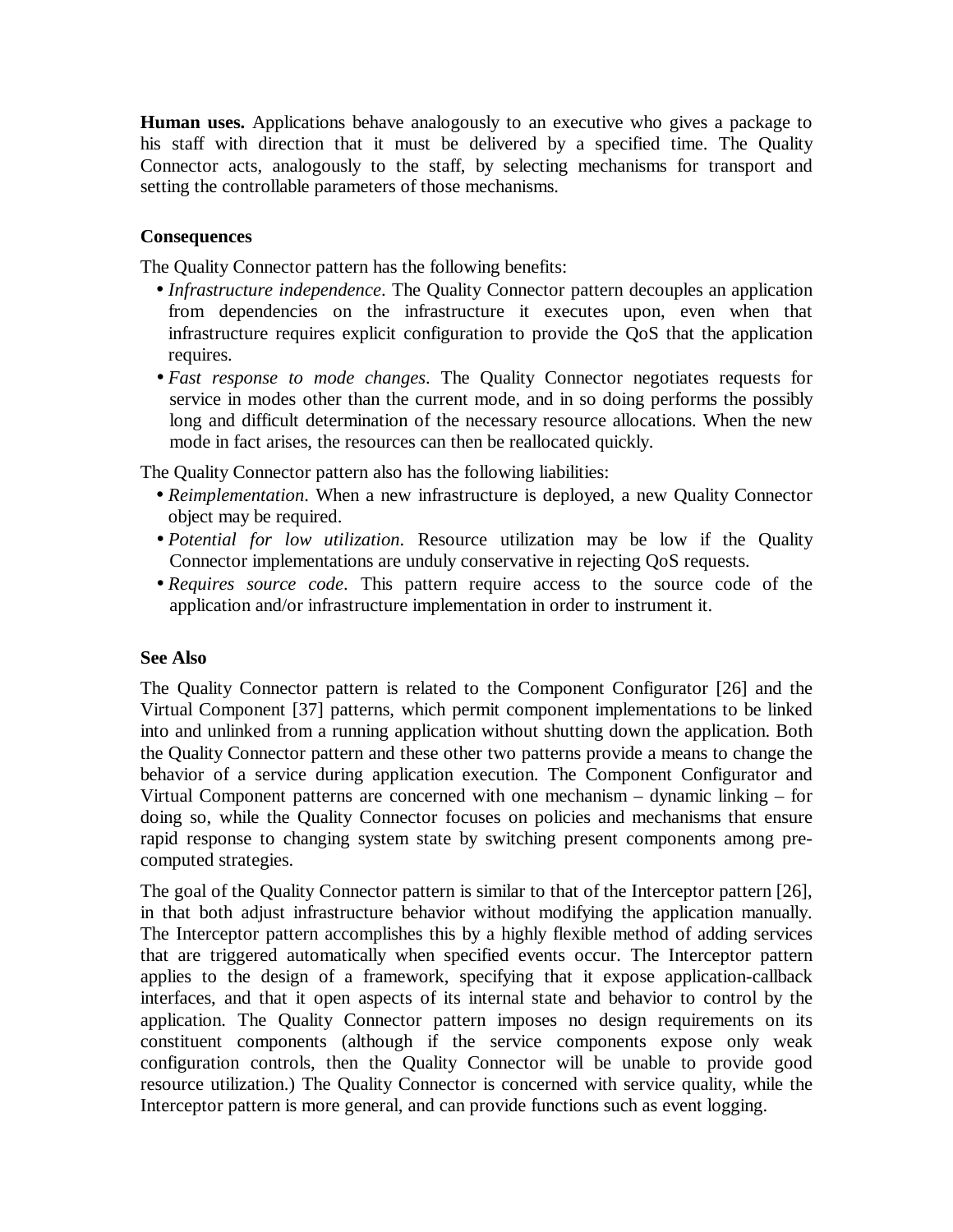The Reflection pattern [30] provides for the inclusion in a running application of metaobjects that provide information about, and control over, the objects that implement the application "logic ." This pattern is clearly a basis on which the Quality Connector pattern depends since the latter requires that the infrastructure services support reflective capabilities.

The Proxy pattern [29] shields an application from details of the implementation of a service, *e.g.*, it hides the physical location of a service implementation from its clients. The Quality Connector pattern serves to modify the behavior of existing, fully visible, service-providing components.

# **References**

- [0] Richard E. Schantz and Douglas C. Schmidt, "Middleware for Distributed Systems: Evolving the Common Structure for Network-centric Applications," Encyclopedia of Software Engineering, Wiley and Sons, 2002.
- [1] Guidelines for Successful Acquisition and Management of Software Intensive Systems: Volume 1 -- Version 3.0, May 2000, Department of the Air Force, Software Technology Support Center. http://web2.deskbook.osd.mil/reflib/DAF/035GZ/013/035GZ013DOC.HTM#T2
- [2] Carlos O' RyanDouglas C. Schmidt, and J. Russell Noseworthy, "Patterns and Performance of a CORBA Event Service for Large-scale Distributed Interactive Simulations," International Journal of Computer Systems Science and Engineering, CRL Publishing, 2001.
- [3] General Characterization Parameters for Integrated Service Network Elements, TOKEN\_BUCKET\_TSPEC. IETF Integrated Services, RFC 2215 (section 3.6.) http://www.ietf.org/rfc/rfc2215.txt?number=2215.
- [4] Gregor Kiczales, John Lamping, Anurag Mendhekar, Chris Maeda, Cristina Videira Lopes, Jean-Marc Loingtier, and John Irwin, "Aspect Oriented Programming." Proceedings of the European Conference on Object-Oriented Programming (ECOOP), Finland, June 1997. http://www.parc.xerox.com/spl/groups/eca/pubs/papers/Kiczales-ECOOP97/forweb.pdf, and also http://www.parc.xerox.com/csl/projects/aop/.
- [5] The Quorum Project, DARPA Information Technology Office. http://www.darpa.mil/ito/research/quorum/index.html
- [6] Quality Objects website, BBN Technologies. http://www.distsystems.bbn.com/tech/QuO/
- [7] Pal PP, Loyall JP, Schantz RE, Zinky JA, Shapiro R, Megquier J. 'Using ODL to Specify QoS Aware Distributed (QuO) Application Configuration. Proceedings of ISORC 2000," The Third IEEE I nternational Symposium on Object-Oriented Realtime Distributed Computing, March 15-17, 2000, Newport Beach, CA.
- [8] Definition of the Differentiated Services Field (DS Field) in the IPv4 and IPv6 Headers. IETF Differentiated Services. http://www.ietf.org/rfc/rfc2474.txt?number=2474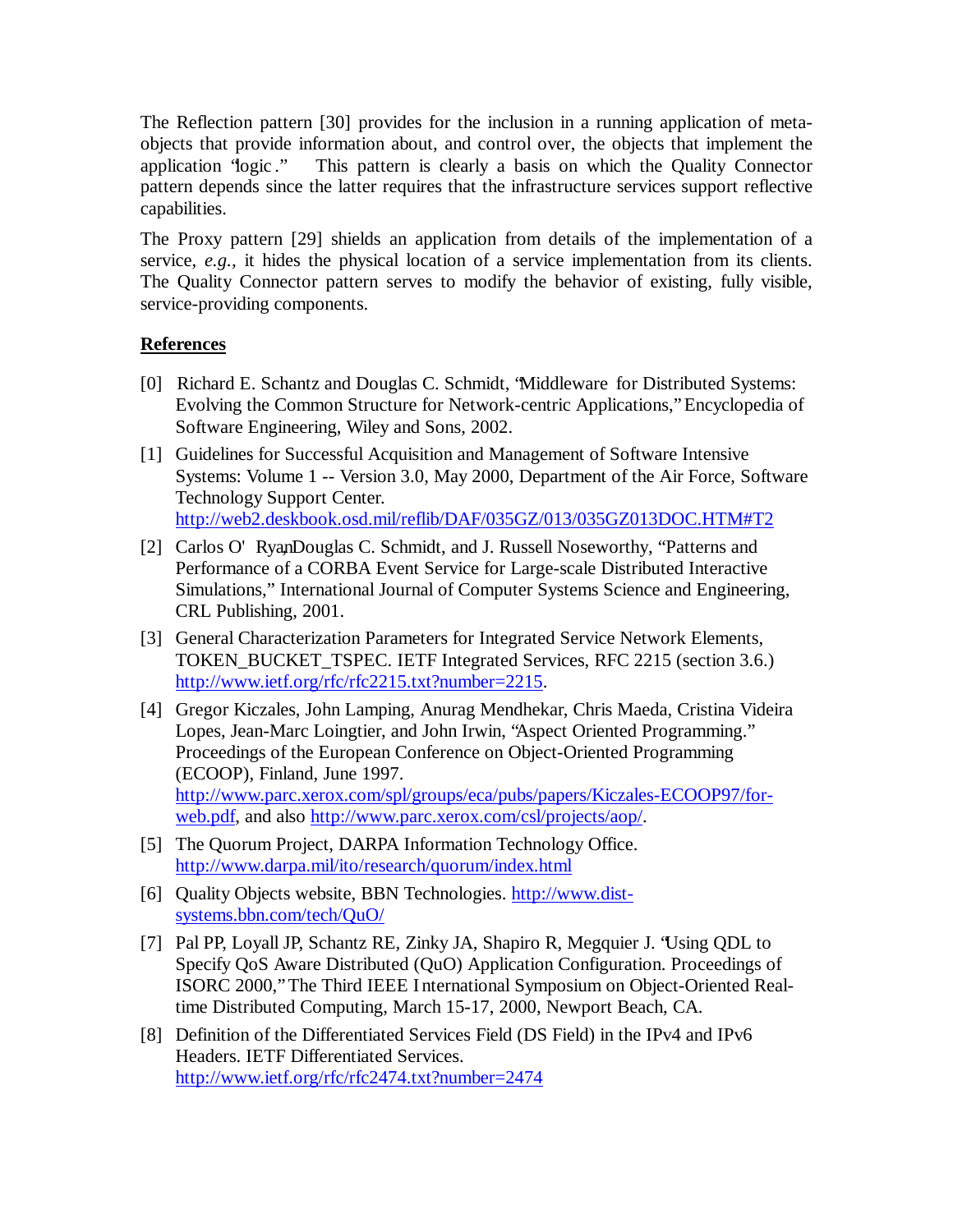- [9] An Architecture for Differentiated Services. IETF Differentiated Services. http://www.ietf.org/rfc/rfc2475.txt?number=2475
- [10] Specification of Guaranteed Quality of Service, IETF Integrated Services, RFC 2212. http://www2.ietf.org/rfc/rfc2212.txt
- [11] Real-Time CORBA (Chapter 24). Common Object Request Broker Architecture 2.5. http://www.omg.org/cgi-bin/doc?formal/01-09-61
- [12] The AspectJ website at http://aspectj.org.
- [13] P. Tarr, H. Ossher, W. Harrison and S.M. Sutton, Jr. "N Degrees of Separation: Multi-Dimensional Separation of Concerns." Proceedings of the International Conference on Software Engineering (ICSE' 99), May, 1999. http://www.acm.org/pubs/articles/proceedings/soft/302405/p107-tarr/p107-tarr.pdf
- [14] Robert E. Filman, Stuart Barrett, Diana D. Lee, Ted Linden, "Inserting Ilities by Controlling Communications," Communications of the ACM, in press. http://ic-www.arc.nasa.gov/ic/darwin/oif/leo/filman/text/oif/oif-cacm-final.pdf.
- [15] Robert E. Filman, "Applying Aspect -Oriented Programming to Intelligent Synthesis," Research Institute for Advanced Comp uter Science, NASA Ames Research Center. June 2000.
- [16] The Demeter Project homepage at http://www.ccs.neu.edu/research/demeter/
- [17] TRESE Aspects and advanced separation of concerns homepage http://trese.cs.utwente.nl/aspects\_asoc/index.htm
- [18] K. Czarnecki and U. Eisenecker, "Generative Programming : Methods, Tools, and Applications." Addison-Wesley, June 2000.
- [19] Douglas C. Schmidt, David Levine, and Sumedh Mungee "The Design and Performance of Real-Time Object Request Brokers," Computer Communications, Elsivier, Vol. 21, No. 4, April 1998.
- [20] Chris Gill, David Levine, and Douglas C. Schmidt, "The Design and Performance of a Real-time CORBA Scheduling Service," Real-time Systems, Kluwer, Vol. 20, No. 2, March, 2001.
- [21] Gordon S. Blair, G. Coulson, P. Robin, and M. Papathomas, "An architecture for next generation middleware," in Proceedings of the IFIP International Conference on Distributed Systems Platforms and Open Distributed Processing, Springer-Verlag, London, 1998.
- [22] Fabio M. Costa and Gordon S. Blair, "A Reflective Architecture for Middleware: Design and Implementation," in ECOOP' 99 PhDOOS Workshop, Lisbon, Portugal 1999.
- [23] F. Kon and R. H. Campbell, "Supporting Automatic Configuration of Component-Based Distributed Systems," in Proceedings of the 5<sup>th</sup> Conference on Object-Oriented Technologies and Systems, (San Diego, CA), USENIX, May 1999.
- [24] Nanbor Wang, Douglas C. Schmidt, Kirthika Parameswaran, and Michael Kircher, "Towards a Reflective Middleware Framework for QoS-enabled CORBA Component Model Applications," IEEE Distributed Systems Online special issue on Reflective Middleware, 2001.